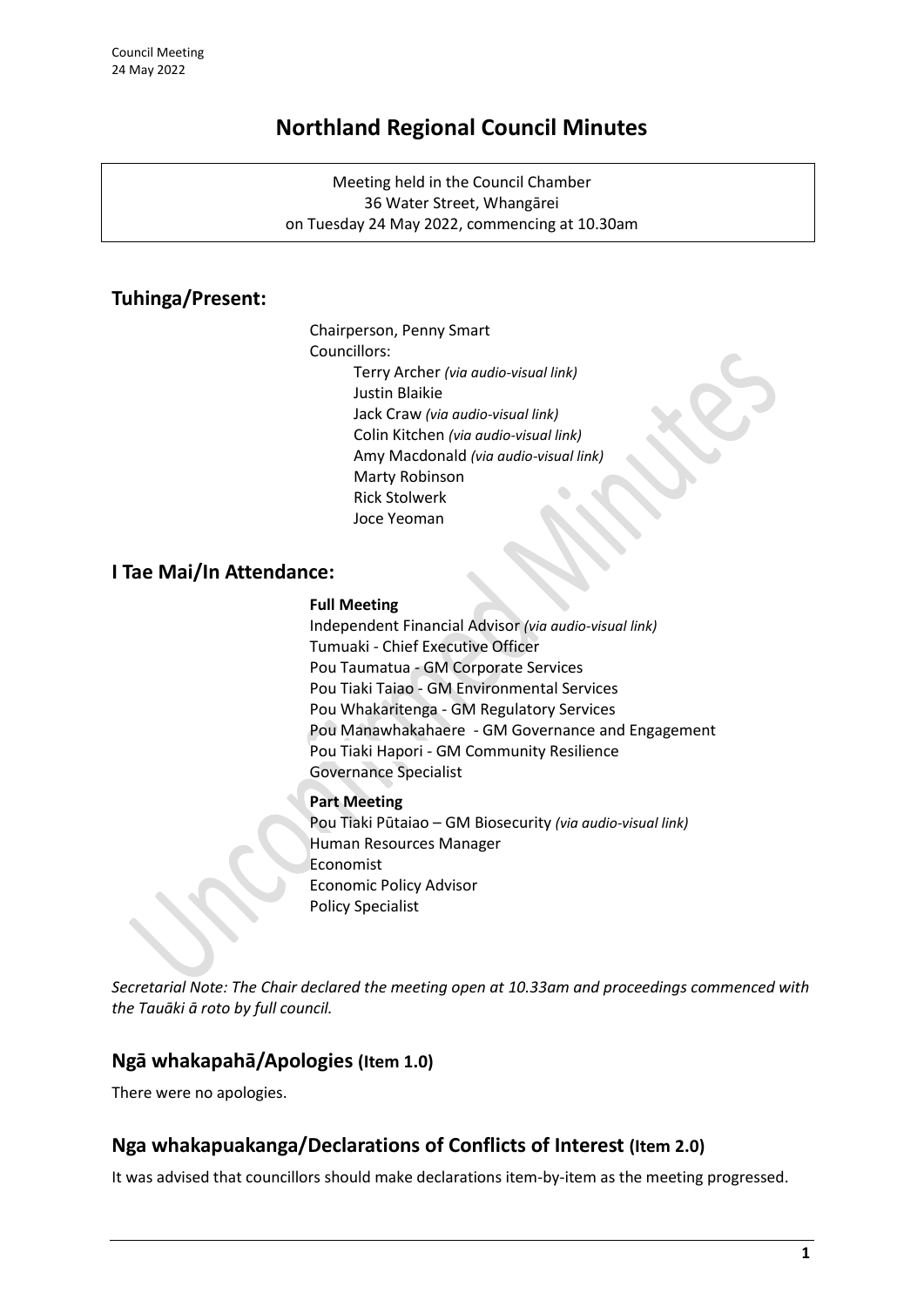### **Confirmation of Minutes - Council Meeting 26 April 2022 (Item 5.1)**

#### **Report from Chris Taylor, Governance Specialist**

#### **Moved (Stolwerk/Yeoman)**

That the minutes of the council meeting held on 26 April 2022 be confirmed as a true and correct record.

#### **Carried**

### **Financial Report to 30 April 2022 (Item 6.1)**

#### **Report from Vincent McColl, Financial Accountant and Taka Skipwith, Financial Accountant**

#### **Moved (Stolwerk/Robinson)**

That the report 'Financial Report to 30 April 2022' by Vincent McColl, Financial Accountant and Taka Skipwith, Financial Accountant and dated 9 May 2022, be received.

#### **Carried**

*Secretarial Note: The returns on the managed investment funds had been received after the collation of the agenda, which during the month of April had incurred a loss of \$385k. With this adjustment, in the ten months of the financial year council had incurred a \$281k loss which reduced the YTD surplus after transfers to and from reserves from \$6.96m to \$6.61m. This remained \$1.1m better than budget and therefore there had been no need to draw from the OPEX Reserve at this time.*

### **Regional Rates Collection - update to 31 March 2022 (Item 6.2)**

#### **Report from Vincent McColl, Financial Accountant**

#### **Moved (Stolwerk/Yeoman)**

That the report 'Regional Rates Collection - update to 31 March 2022' by Vincent McColl, Financial Accountant and dated 5 May 2022, be received.

#### **Carried**

## **Regional Projects Reserve: Criteria and procedures for the allocation of funding (Item 7.1)**

#### **Report from Darryl Jones, Economist and Simon Crabb, Finance Manager**

#### **Moved (Yeoman/Stolwerk)**

- 1. That the report 'Regional Projects Reserve: Criteria and procedures for the allocation of funding' by Economist and Finance Manager and dated 7 April 2022, be received.
- 2. That council agrees to adopt the Criteria and procedures for the allocation of funding from the Regional Projects Reserve contained in **Attachment One** *(pertaining to Item 7.1 of the 24 May 2022 council agenda).*

#### **Carried**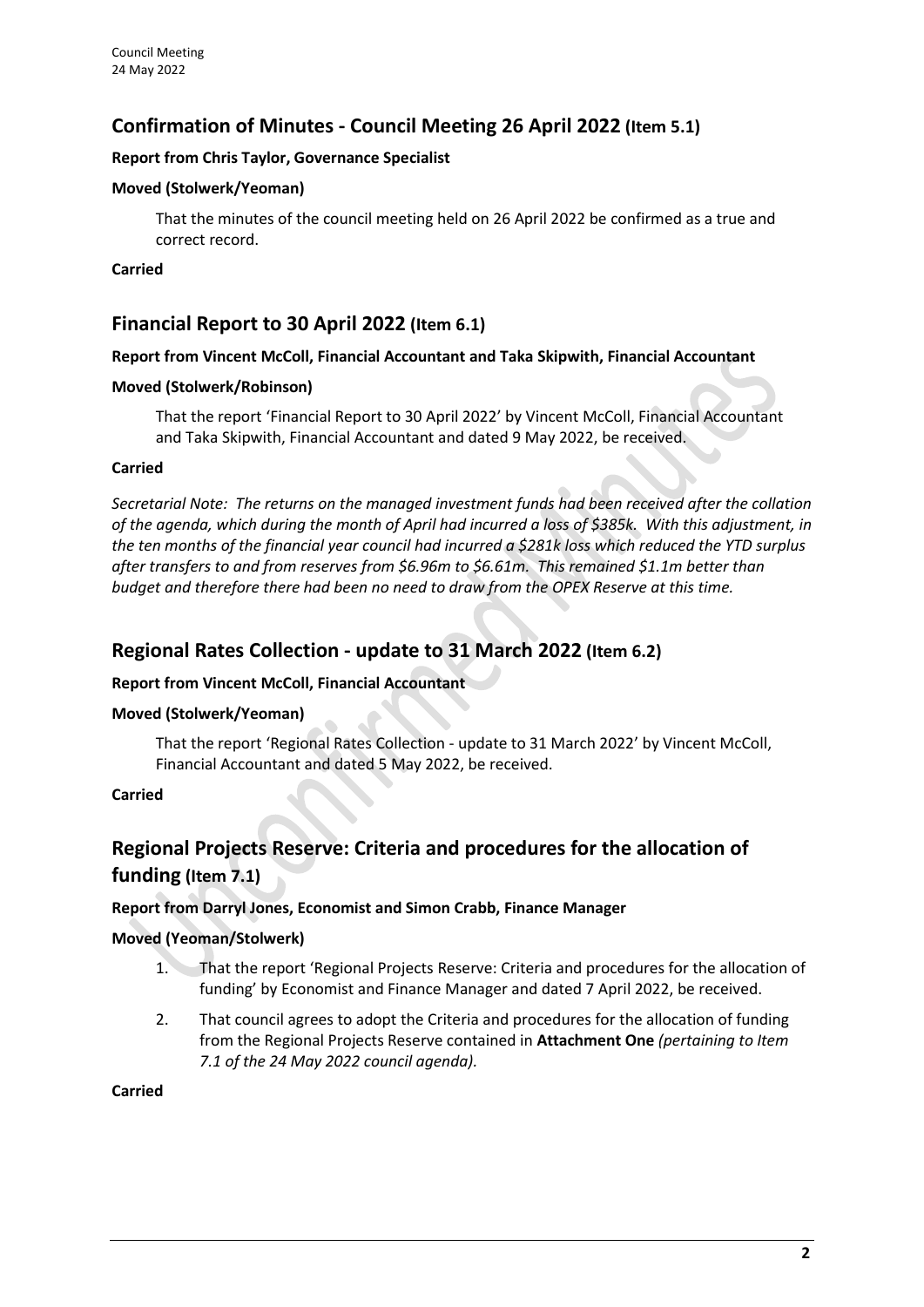## **Fund Manager Withdrawal (Item 7.2)**

#### **Report from Bruce Howse, Pou Taumatua – Group Manager Corporate Services**

#### **Moved (Robinson/Kitchen)**

- 1. That the report 'Fund Manager Withdrawal ' by Bruce Howse, Pou Taumatua Group Manager Corporate Services and dated 6 May 2022, be received.
- 2. That council approves withdrawing \$1 million from the Harbour T.Rowe Price Global Equity fund and investing in self-managed cash (Term Deposits) to be held in the Long Term Fund maturing in September 2022.

#### **Carried**

## **Regional Software Holdings Limited - Reporting and 2023-2025 Statement of Intent (Item 7.3)**

#### **Report from Carol Cottam, Information Services and Technology Manager**

#### **Moved (Blaikie/Yeoman)**

- 1. That the 'Regional Software Holding Limited Reporting and 2023-2025 Statement of Intent' by Carol Cottam, Information Services and Technology Manager and dated 13 May 2022, be received.
- 2. That council receive the Regional Software Holdings Limited's Statement of Intent 2023- 2025.

#### **Carried**

*Secretarial Note: Councillors to provide feedback on the response to Regional Software Holding Limited's Statement of Intent prior to being lodged.*

### **Poplar and Willow Nursery Expansion (Item 7.4)**

#### **Report from Ruben Wylie, Land Management Programme Manager**

#### **Moved (Blaikie/Craw)**

- 1. That the report 'Poplar and Willow Nursery Expansion ' by Ruben Wylie, Land Management Programme Manager and dated 4 May 2022, be received.
- 2. That the capital budgets for the nursery expansion are retimed by:
	- a. allocating \$200,000 in the 2022-2023 financial year to develop the existing poplar and willow nursery;
	- b. allocating the remainder of the capital budget to the 2023-2024 financial year to enable expansion of the existing nursery through the purchase of nearby land and associated site development.
- 3. That council acknowledges the poplar pole production targets:
	- a) contained within the 2021-2031 Long Term Plan will not be achieved;
	- b) for the current site will be 7000 poles per annum (following further site optimisation investment); and
	- c) need to be reassessed following the purchase/acquisition of additional land to support nursery expansion.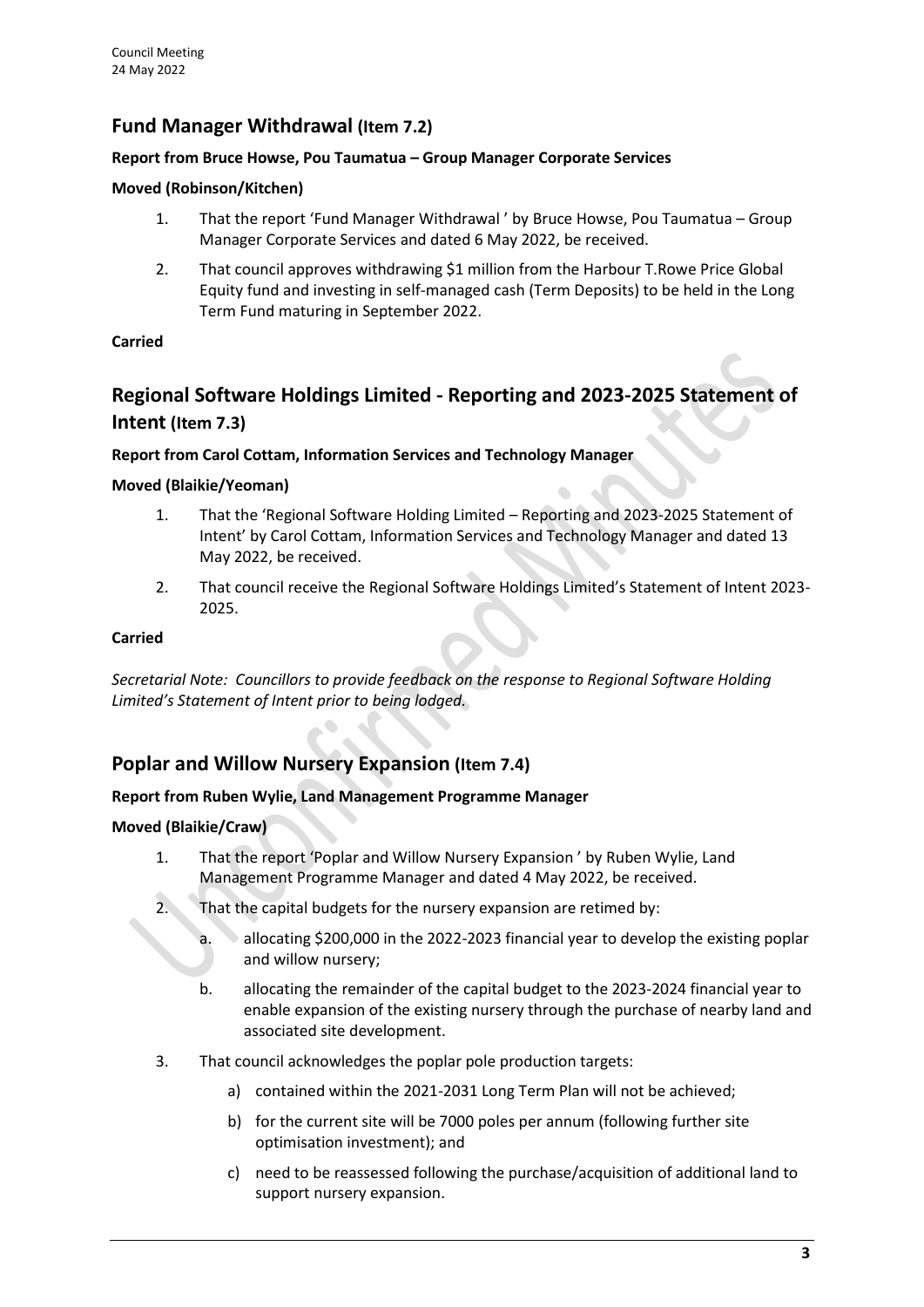4. That staff report back to council by March 2023 to provide an update on capital progress with nursery upgrades and further enquiries into potential land acquisition.

#### **Carried**

### **Chair's Report to Council (Item 8.1)**

#### **Report from Penny Smart, Chair**

#### **Moved (Smart/Yeoman)**

That the report 'Chair's Report to Council' by Penny Smart, Chair and dated 11 May 2022, be received.

#### **Carried**

### **Chief Executive's Report to Council (Item 8.2)**

#### **Report from Malcolm Nicolson, Tumuaki - Chief Executive Officer**

#### **Moved (Craw/Macdonald)**

That the report 'Chief Executive's Report to Council' by Malcolm Nicolson, Tumuaki - Chief Executive Officer and dated 2 May 2022, be received.

#### **Carried**

#### *Secretarial Note:*

- Appreciation was extended to the Chief Executive Officer and staff for the 'comprehensive' *report'.*
- *The Regional Transport Committee to consider an anti-littering strategy through schools.*

## **Reporting on Long Term Plan 2021-2031 performance measures for quarter three of the 2021/22 year (Item 8.3)**

#### **Report from Robyn Broadhurst, Policy Specialist**

#### **Moved (Craw/Yeoman)**

That the report 'Reporting on Long Term Plan 2021-2031 performance measures for quarter three of the 2021/22 year' by Robyn Broadhurst, Policy Specialist and dated 26 April 2022, be received.

**Carried**

### **Receipt of Committee Minutes (Item 9.1)**

#### **Report from Chris Taylor, Governance Specialist**

#### **Moved (Yeoman/Stolwerk)**

That the unconfirmed minutes of the:

- Kaipara Moana Remediation Joint Committee 11 April 2022
- Joint Regional Economic Development Committee 29 April 2022

be received.

#### **Carried**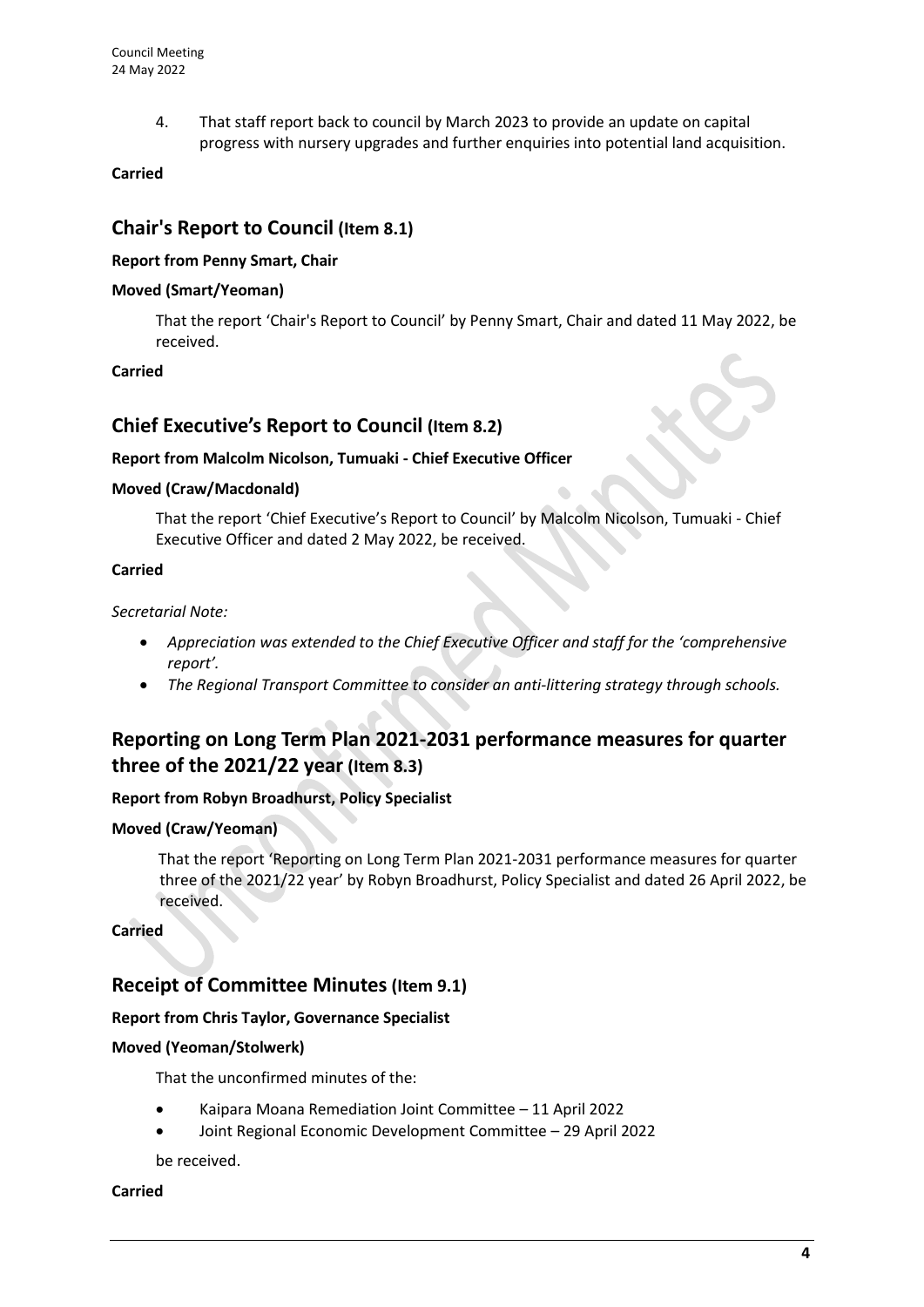*Secretarial Note: Representatives from the committees provided a verbal update on priorities and key workstreams.*

## **Working Party Updates and Chairpersons' Briefings(Item 9.2)**

#### **Report from Sally Bowron, Strategy, Governance and Engagement Team Admin/PA**

#### **Moved (Stolwerk/Yeoman)**

That the report 'Working Party Updates and Chairpersons' Briefings' be received.

#### **Carried**

*Secretarial Note: The Chair of each working party provided a verbal update.*

### **Taumarere Flood Management Working Group Update (Item 9.3)**

#### **Report from Erica Wade, Personal Assistant - Environmental Services**

#### **Moved (Blaikie/Yeoman)**

That the report 'Taumarere Flood Management Working Group Update' be received.

#### **Carried**

*Secretarial Note: Appreciation was extended to the Rivers and Natural Hazards Team for the work undertaken in the Taumarere catchment which had 'galvanised the community'.*

## **Kaupapa ā Roto/Business with Public Excluded (Item 10.0)**

#### **Moved (Robinson/Blaikie)**

- 1. That the public be excluded from the proceedings of this meeting to consider confidential matters.
- 2. That the general subject of the matters to be considered whilst the public is excluded, the reasons for passing this resolution in relation to this matter, and the specific grounds under the Local Government Official Information and Meetings Act 1987 for the passing of this resolution, are as follows:

| <b>Item</b><br>No. | Item Issue                                                                     | <b>Reasons/Grounds</b>                                                                                                                            |
|--------------------|--------------------------------------------------------------------------------|---------------------------------------------------------------------------------------------------------------------------------------------------|
| 10.1               | <b>Confirmation of Confidential Minutes</b><br>- Council Meeting 26 April 2022 | The public conduct of the proceedings would be<br>likely to result in disclosure of information, as<br>stated in the open section of the meeting. |
| 10.2               | Receipt of Confidential Committee<br><b>Minutes</b>                            | The public conduct of the proceedings would be<br>likely to result in disclosure of information, as<br>stated in the open section of the meeting. |

3. That the Independent Financial Advisor be permitted to stay during business with the public excluded.